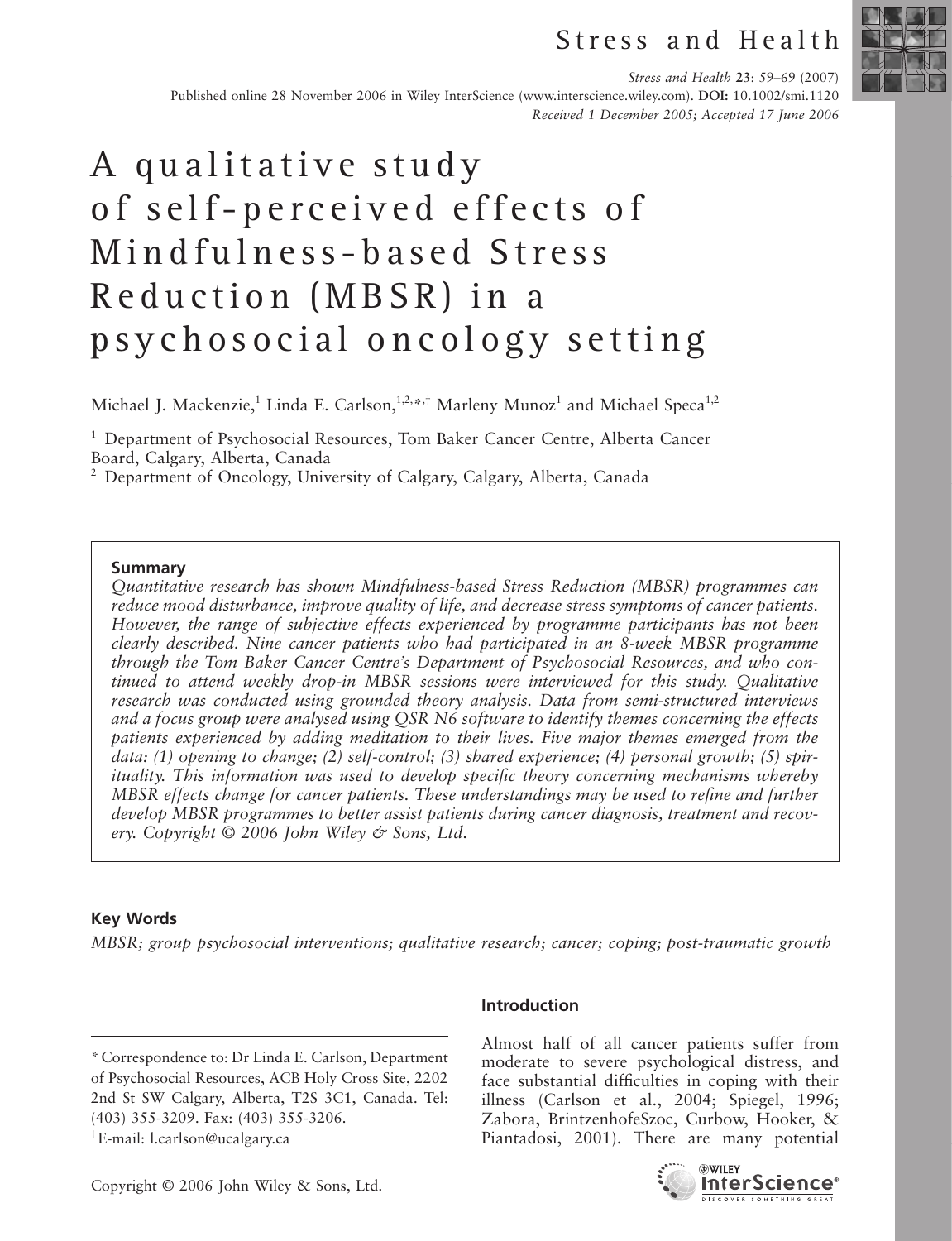sources of distress for people diagnosed with cancer, including the anticipation of suffering, taxing treatment regimens, difficulty coping with life changes, and adjusting to the inherent uncertainty and uncontrollability of the illness (Carlson, Ursuliak, Goodey, Angen, & Speca, 2001).

Standard cancer treatments, which include surgery, radiotherapy, chemotherapy, and hormone therapy, are designed to remove, retard or kill tumour cells. Oncologists and other health care providers may also recommend other types of treatment aimed at overall improvement of general health and well-being. These interventions are often referred to as complementary, as they are used along with standard therapies (Hilsden & Verhoef, 1999; Verhoef, Hilsden, & O'Beirne, 1999). For patients who use complementary therapies, making decisions regarding their use provides meaningful opportunity to assume some control over their disease, treatment and well-being during cancer treatment and recovery (Truant & Bottorff, 1999; Verhoef et al., 1999).

Mindfulness meditation is one example of a complementary therapy that has been embraced by many cancer patients and practitioners in behavioural medicine (Baer, 2003; Bishop, 2002). Recently, there has been a growth of clinical treatment and wellness programmes based on mindfulness meditation and yoga modelled after the Mindfulness-based Stress Reduction (MBSR) programme of Kabat-Zinn and colleagues at the Stress Reduction Clinic of the University of Massachusetts Medical Centre (Kabat-Zinn, 1990). Patients with chronic medical conditions who participate in MBSR programmes are able to effect positive changes in their physical and mental health status (Bishop, 2002; Grossman, Niemann, Schmidt, & Walach, 2004). The health promotion effects of MBSR appear to complement conventional biomedical treatment in a comprehensive, patient-centred approach to healing and the alleviation of human suffering (Reibel, Greeson, Brainard, & Rosenzweig, 2001).

Although there is empirical evidence suggesting MBSR is an effective approach, with applications in psychosocial oncology (Carlson & Garland, 2005; Carlson, Speca, Patel, & Goodey, 2003; Carlson, Speca, Patel, & Goodey, 2004; Carlson et al., 2001; Speca, Carlson, Goodey, & Angen, 2000), there is little actual understanding of the mechanisms at work or the process by which changes occur. Despite several studies showing significant improvements in quantitatively measured outcomes such as symptoms of stress, mood disturbance, sleep quality, fatigue and overall quality of life, the linkages between the existing empirical data that suggest MBSR programmes are an effective approach for working with cancer patients, and the self-perceived effects of meditation have not been delineated (Brennan & Stevens, 1998). The investigation of mindfulness is still in its infancy and requires great sensitivity and a broad range of theoretical and methodological perspectives to illuminate the richness and complexity of this phenomenon (Shapiro, Carlson, Astin, & Freedman, 2006). The present study explores patients' experiences of meditation and their impact on subjective well-being, in an effort to understand how meditation practice influences patients' lives and mediates their ability to manage their illness.

A qualitative research design was used to gain knowledge and understanding of these underexplored mechanisms of mindfulness practice. Grounded theory, defined as 'a general methodology of analysis linked with data collection that uses a systematically applied set of methods to generate an inductive theory about a substantive area' (Glaser, 1992, p. 16) was deemed the most appropriate qualitative methodology for this study, as it is also theory-generating (Creswell, 1998; Strauss & Corbin, 1990). This approach recognizes the importance of developing an understanding of an experience, phenomenon or process that is contextual and grounded by the knowledge of those who have had the experience. Developing increased theoretical knowledge of patients' experience may be valuable to inform clinical understanding of how to encourage positive lifestyle changes and reframe disease management in meaningful ways to give patients a greater sense of personal control (Stewart et al., 2001).

Some of the advantages of grounded theory methodology are the inclusion of the voice of participants, creation of knowledge from the interface of the observer (third person) and the observed (first-person) point of view, and the focus on the interpretation of participants' meanings and understandings (Guba & Lincoln, 1988). Although the analytic strategy of coding data into categories or themes is helpful to reduce massive amounts of data, one drawback is that this process decontextualizes statements and fractures participants' individual stories—hence some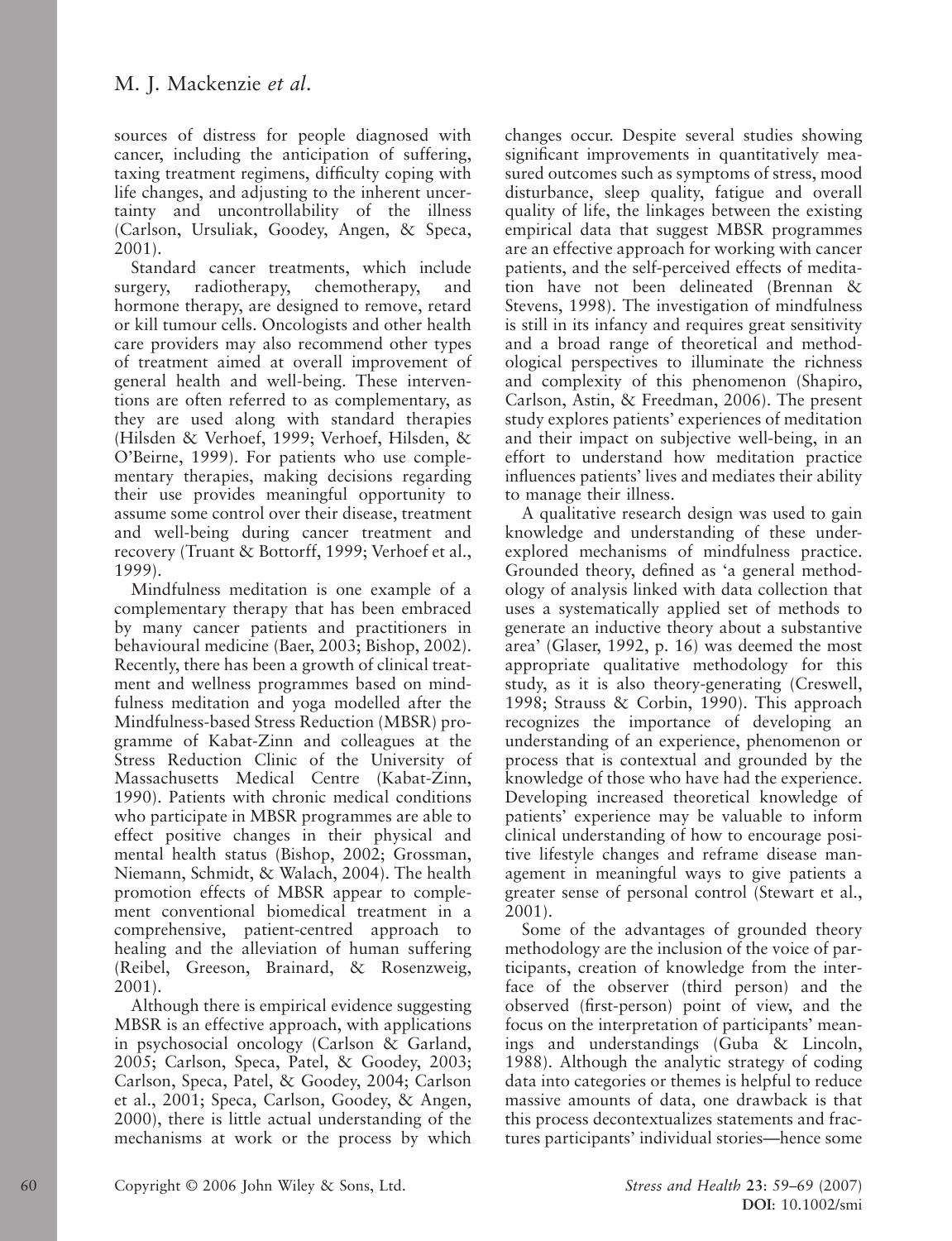meaning may be lost. Nonetheless, based on its many advantages a grounded theory approach was chosen as most appropriate for investigating this research question.

# **Methods**

#### *Subject recruitment*

Nine patients participated in this study. Subjects were selected based on their involvement in an ongoing MBSR drop-in group and their capacity to provide information relevant to the area of inquiry. All patients had previously attended an introductory 8-week MBSR course offered through the Centre and were thus eligible for the drop-in group.

Approximately 20 people regularly attend these weekly classes, and many have been doing so for a period of years. Purposeful sampling was used with the goal of identifying information-rich participants that would allow the researchers to study each patient in-depth for descriptive purposes and to select patients who would help the researchers build up a theory (Brennan & Stevens, 1998; Creswell, 1998; Mertens, 1998; Strauss & Corbin, 1990). This study was approved by the Conjoint Health Research Ethics Board of the University of Calgary, Faculty of Medicine and the Tom Baker Cancer Centre.

#### *Procedures*

Once recruited into the study, each group member participated in one 2-hour semi-structured interview. The aim of the interview was to provide a structure that tapped into specific areas of patients' subjective world, as they perceived their experiences of meditation in conjunction with the cancer experience. The interview opened with the invitation: Tell me about your experience in the MBSR group. Further probes were used including: Why did you decide to become involved in the MBSR programme? What effects, if any, have you noticed since joining the MBSR group? What role does mindfulness-based practice play in your cancer diagnosis/treatment/recovery? Why do you continue to come to the MBSR group? What additional information would you like to add today?

This interview approach permitted discussion and allowed for data to enter the interview that was not directly sought, thus allowing patients to provide information they believed was important and relevant to them (Brennan & Stevens, 1998). All interviews were conducted at the Tom Baker Cancer Centre and audiotaped with consent. Additionally, at the completion of the individual interviews, seven of the nine participants attended a focus group with three of the MBSR Group Facilitators in which emergent themes were discussed as a collective.

#### *Data analysis*

One strength of grounded theory analysis is the thorough analytical process which is useful for developing concepts and determining their interrelations (Charmaz, 2000). The analytic process was simultaneous with data collection. The process involved coding, comparing and note-taking to build concepts. All interviews were transcribed and then analysed using the QSR N6 computer program (QSR International, 2002). The program allows for the organization of textual data into categories, themes and subthemes and facilitates management of a large volume of text. Central themes evoked by each patient regarding the effects of adding meditation to their lives were identified in each transcript as it became available, and then compared with subsequent interviews in an ongoing analysis. As the grounded theory analysis progressed, emerging themes were also compared in the same manner. As is usual within the methodology of grounded theory, the researchers constantly interacted with the data, asking questions designed to relate concepts and to generate theory (Strauss & Corbin, 1990). Researchers analysing the data were close to the topic: all interviews were conducted by a single researcher, then coded independently by a research assistant and the interviewer. Codes were compared and discussed to assure the consistence of coding. The research assistant had extensive experience with grounded theory methods, but was not familiar with the specific context of MBSR practice and hence had few pre-set beliefs about the practice, which afforded a different perspective. Codes, once identified at each level by the two coders, were reviewed and verified by a third researcher, the principal investigator on the overall project.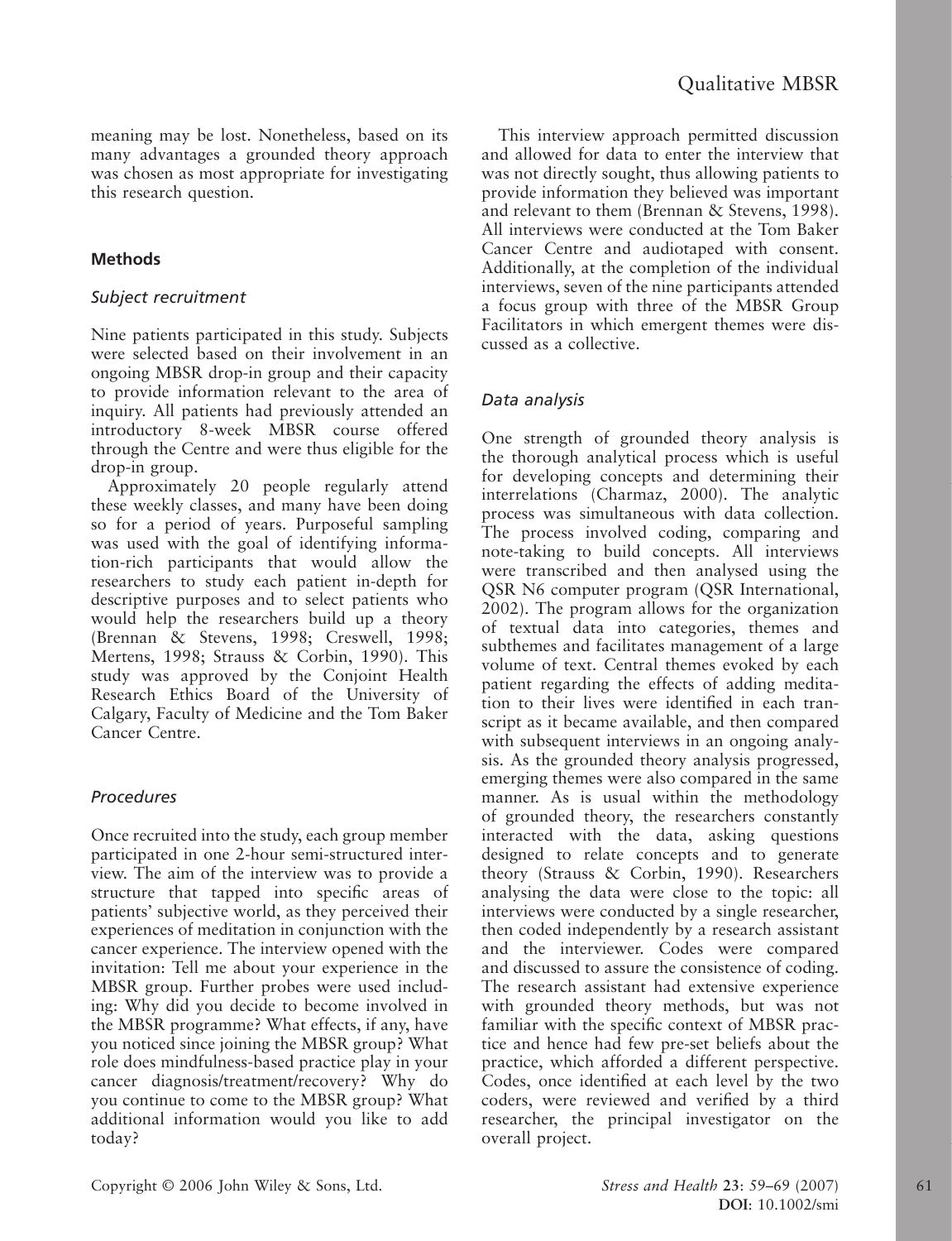#### *Trustworthiness*

A focus group was used to check the validity and trustworthiness of study results from the participants' perspective. This technique, called member validation, is one way in which researchers attempt to enhance rigour, while striving for truthfulness (Hoffart, 1991). The researchers presented the data and interpretations to the participants, eliciting feedback regarding how well the themes captured the essence of their experiences. Patients were invited to discuss any of the interview content in greater depth and to clarify and confirm their own experience of each theme. Facilitators of the MBSR course also participated in the focus group, further validating the findings and, with the patients, adding deeper understanding and meaning to the initial data. Next, the thematically categorized research findings were integrated with the subjectively reported experience of patients in their own words, and these findings were then related to both the theoretical and empirical MBSR literature. Finally, the manuscript was shared with the participants, and comments invited before submission.

#### **Results**

#### *Subjects*

Nine subjects were drawn from the Tom Baker Cancer Centre's ongoing MBSR drop-in group. In total, seven females and two males were interviewed. Participants were between 43–77 years in age (average age 60.8 years). Additionally, participants had been active in the drop-in group for between 1 and 6 years (average time 2.8 years). Of the nine participants, four had breast cancer, two had prostate cancer, one had ovarian cancer, one had a malignant melanoma and one had multiple cancers (lung, thyroid and Hodgkin's Disease). Participants had been diagnosed between 31 and 4 years previously (mean, 8.3 years; median, 5 years).

#### *Emerging themes*

Theoretical saturation was achieved with nine participants. A tentative preliminary model emerged from the first round of interviews with each of the nine participants. The focus group with seven participants and three MBSR Group Facilitators was used as an opportunity to affirm, modify, clarify and elaborate on what was said in the first interview. This focus group was effective in checking the emerging content areas and for verifying the emerging theory.

Five major themes emerged from the data: (1) opening to change; (2) self-control; (3) shared experience; (4) personal growth; (5) spirituality.

Opening to change. Opening to change describes patients' initial personal experiences of the 8-week MBSR programme and joining the ongoing drop-in group. Changes occurred both in the way patients thought about their own illness and the range of ways to cope with it, and in their feelings about and relationship to the treatment centre. For the majority of patients, the very act of being introduced to the programme coincided with a time when they were actively searching for information to help them in their treatment and recovery.

My motivation was there was no treatment left for me. I felt I'd better figure out how to cope with this disease. Meditation was what I thought I had to do.

One of the participants described the initial draw to the MBSR programme was due to the fact that it was offered through the Tom Baker Cancer Centre, which she described as follows:

This was an institutionally supported programme. It was respectable and authorized. That was important to me.

Patients found the programme both intellectually stimulating and helpful on a practical level in dealing with a variety of issues. For example, in the MBSR programme, one group member found additional ways of perceiving her present life situation.

In reading Kabat-Zinn's book *Full Catastrophe Living*, there were ideas he was putting forth that certainly echoed with my own experience of cancer diagnosis. The whole concept of the mind and body and trying to get a handle on what causes stress and how you can deal with it made a lot of sense. This whole notion of embracing change as the constant, I'd never really thought of it that way before.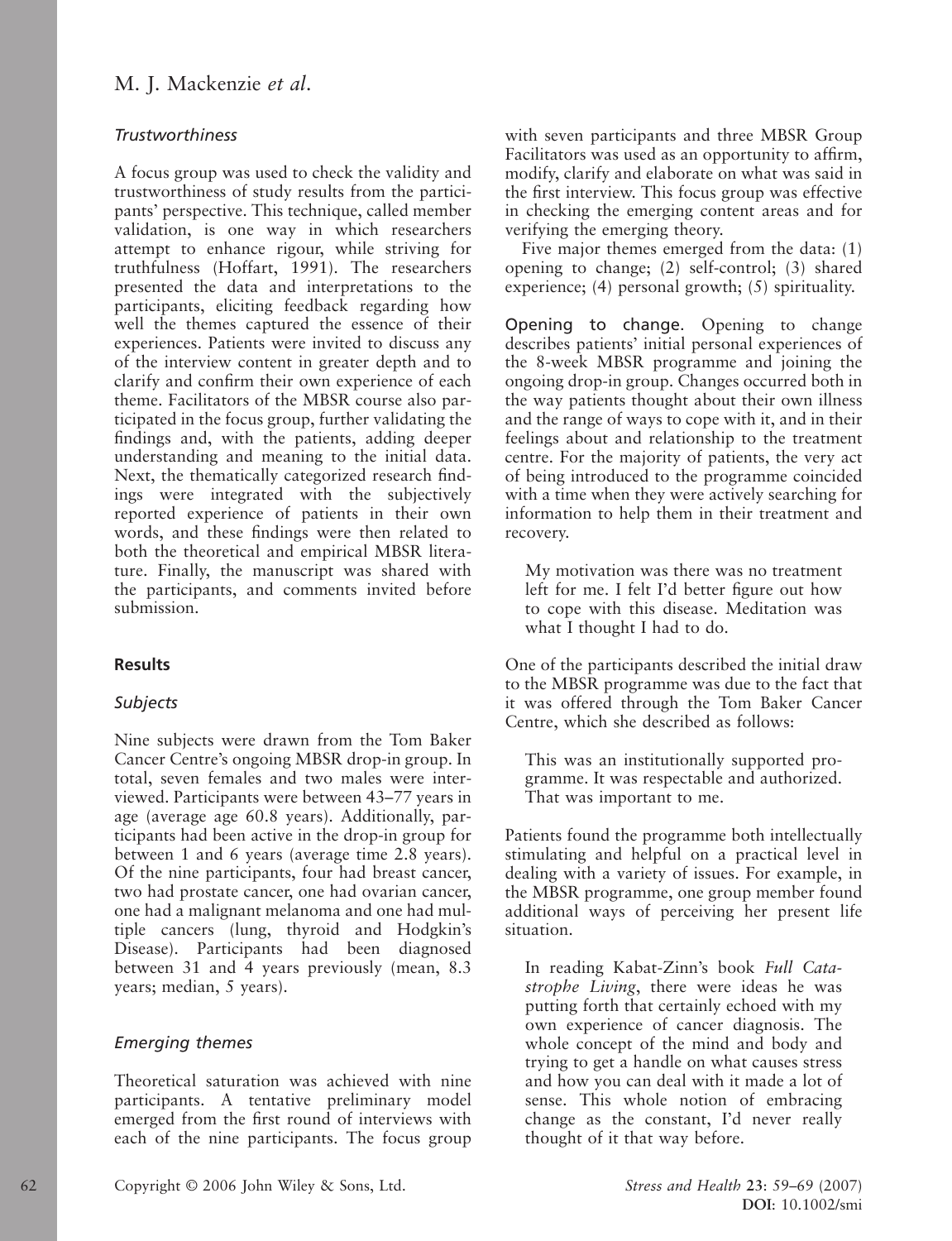At the end of the initial 8-week course many patients felt they had benefited from the programme but needed to continue the formal group practice in some capacity to strengthen the initial shift in perspective. At that point many patients made a commitment to a regular practice of meditation and yoga and also to come to the Thursday drop-in group. A group member described this process as follows:

The 8-week programme was a preparation for what we've been doing since. I can't say I didn't get a lot out of the initial programme, because I did, but looking back I got relatively little out of it compared to what I've got from the drop-in group. I feel sorry for people who do the 8-week programme and don't continue on. The benefit for me has come in the long term. Things keep happening, little bits here and there. The 8-week programme was just a start.

Many patients found the weekly drop-in group to be a resource on which they strongly relied, which helped to consolidate this shift in perspective.

*Theme summary.* The eight-week MBSR programme and the ongoing drop-in group have been useful in helping patients confront their initial cancer experiences in different ways, such as making lifestyle and attitude changes during the immediate crisis of cancer to facilitate coping—the beginning of a major shift in perspective. The MBSR programme was accepted as a credible and viable treatment adjunct because it was offered at a sanctioned cancer treatment centre. The initial 8-week programme was the entrance to see life from another perspective: participants were introduced to the techniques and tools for meditation and had the opportunity to learn about themselves in relation to this approach.

Self-control. Self-control refers to patients' developing ability to control their own behaviours. It requires patients to pay attention to the results of their behaviour and make corrective adjustments as needed. A participant describes the MBSR practice in those terms:

Meditation and yoga are ways to take control of our lives in a positive way. What the meditation does is give me time to look within. By looking within, that gives me control.

Participants were aware that through regular meditation practice they became more able to consistently respond to stressors in a more desirable manner.

When I do the yoga and meditation I'm in better control of myself, physically and mentally. Not that it works all the time . . . Doing meditation on a regular basis takes self-discipline. Now it's to the point that if I don't do it, I really notice it. Things go haywire.

A participant shared that she thinks of her time spent meditating, in some ways, as an investment:

I think of this as an investment. I want to be able to draw on it when I need it ...I don't want to lose the tools. I want to have them available to me whenever I need them. That's what motivates me.

The practice of mindfulness provided a means by which participants monitored and controlled their own arousal and were able to face and evaluate their problems with greater emotional equilibrium. According to one participant:

I don't think the disease has gotten to me as stressfully and as horribly as it could have. I am a fairly emotional woman. If I hadn't taken mindfulness I would be a mess.

*Theme summary.* Self-control was an important outcome of meditation practice. Deeper knowledge and understanding of thoughts and feelings provided more clarity and control. Participants developed a sense of knowing where there was potential for influencing outcomes, and when to simply let go and relinquish efforts at controlling the uncontrollable. Self-awareness was further enhanced by the ability to self-regulate both physically and mentally, and by strengthening self-discipline. Patients learned to use these tools to exercise emotional control, reduce stress and live better with cancer.

Shared experience. Shared experience refers to the interaction between the group members during the weekly drop-in class. Members felt these social relationships buffered the severity of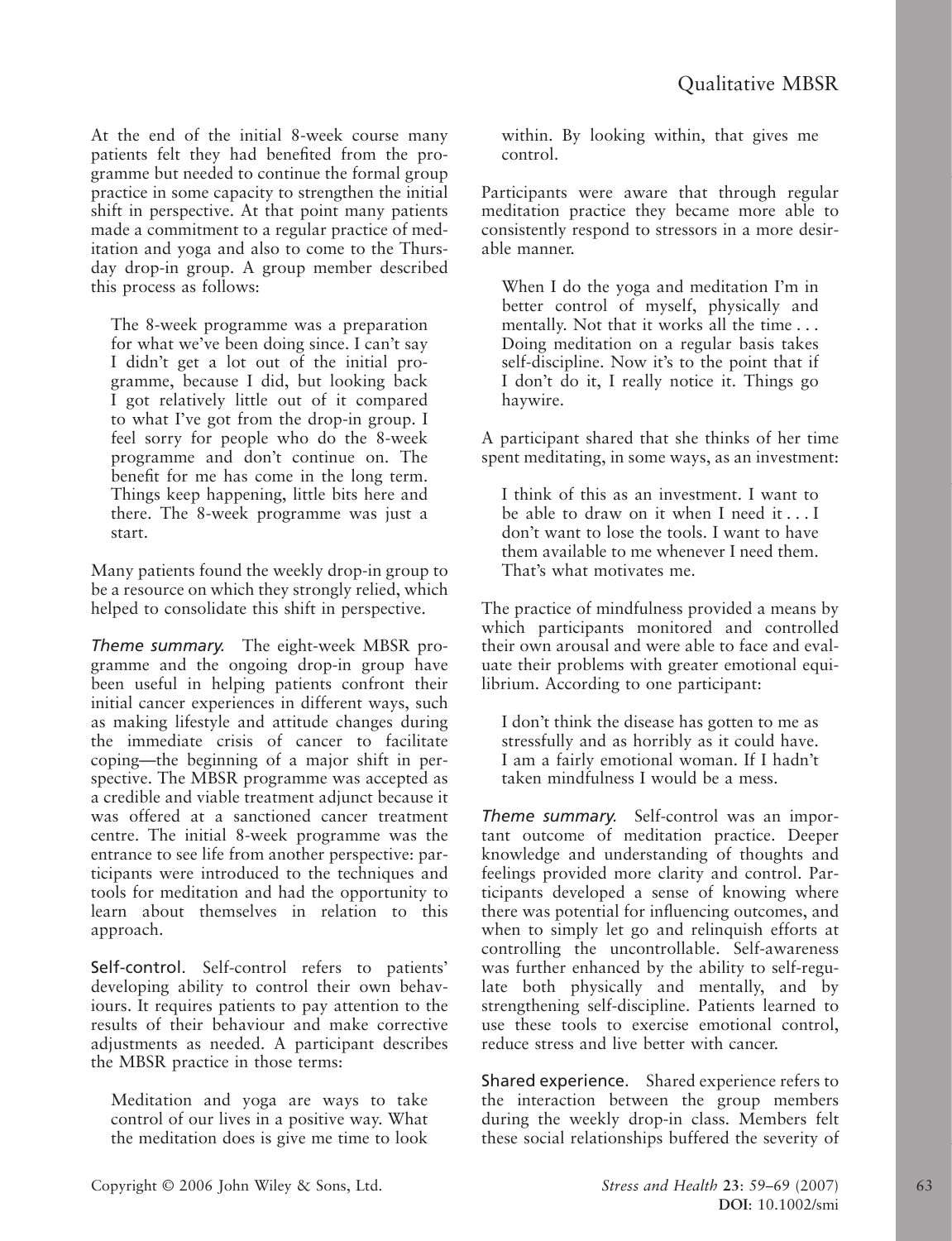individual perceptions of life stressors, provided support to handle the environmental demand, and helped to manage individual affective responses. All those interviewed conveyed that it was extremely important to be in a room full of cancer survivors.

It's a very powerful experience sitting in a circle of people who have been affected by cancer . . . I find in it a very profound understanding because we all share a similar experience . . . We all know what it means to have cancer and live with it. You've had this deep experience and there are others who have had a similar experience. You're constantly reminded of your own humanity and the humanity of others.

Participants shared not only their cancer diagnoses but also the practice of meditation. Several participants equated their relationship with the other group members in terms of their collective meditation practice. For example a participant shared:

There are a lot of people that have had cancer. Just because they've had cancer, doesn't mean you can go and talk to them. I think it's more the meditation.

By listening to and observing one another, patients shared in the discovery of solutions to common dilemmas and thus increased their repertoire of effective coping skills.

That's what is really special about the group, hearing about what people are coping with. You can listen to someone talk about their suffering and you can accommodate that. You don't have to walk away from it. I was pretty good at doing that before I went through this whole thing . . . I'm really happy I have an opportunity to know about those things . . . You don't want to run from that.

Sympathetic and direct confrontations with difficult issues were seen as necessary in the group, which was achieved through connecting with the others.

You come for not only learning how to connect more with yourself, but you're also connecting with other people who understand the pain. Not necessarily just the physical but the mental pain of what cancer is. It's about life, right in that circle, right in that room.

Perhaps one of our senior group members who subsequently passed away said it best:

If a family is composed of people who've had similar experiences, then this is an adopted family . . . I feel closer to those people than I do to my own family. There is an understanding there and camaraderie ...What keeps me coming back is the fellowship or the connection with the group and the general improvement in my level of satisfaction with the life I'm leading.

*Theme summary.* The 8-week MBSR programme and the ongoing drop-in group allowed cancer patients to create a supportive environment in which they developed unique relationships. The opportunity to build close connections and being empowered to use their developing inner resources was important to patients. The group provided the space for patients to stabilize their meditation practice; it provided continuity and community, and became a place where they belonged and in which they built relationships with others in similar situations and with a similar kind of life identity.

Personal growth. Participants talked about mindfulness as a powerful method for coming to terms with their relative personal situations in ways that provided comfort, meaning, and direction in times of high stress and uncertainty.

Meditation means taking time out of all the chaos. Meditating, in my own limited experience, gave me the chance to give the chaos some kind of meaning. I was clearing my mind and doing whatever it is that had to be done. No big deal.

Participants also talked directly about the process of meditation as a practice that facilitated personal transformation on several levels.

The healing has elevated me to a higher level of recognizing this programme as beneficial, no matter what. It's changed my outlook on life, my relationship to other people and, most importantly, my relationship to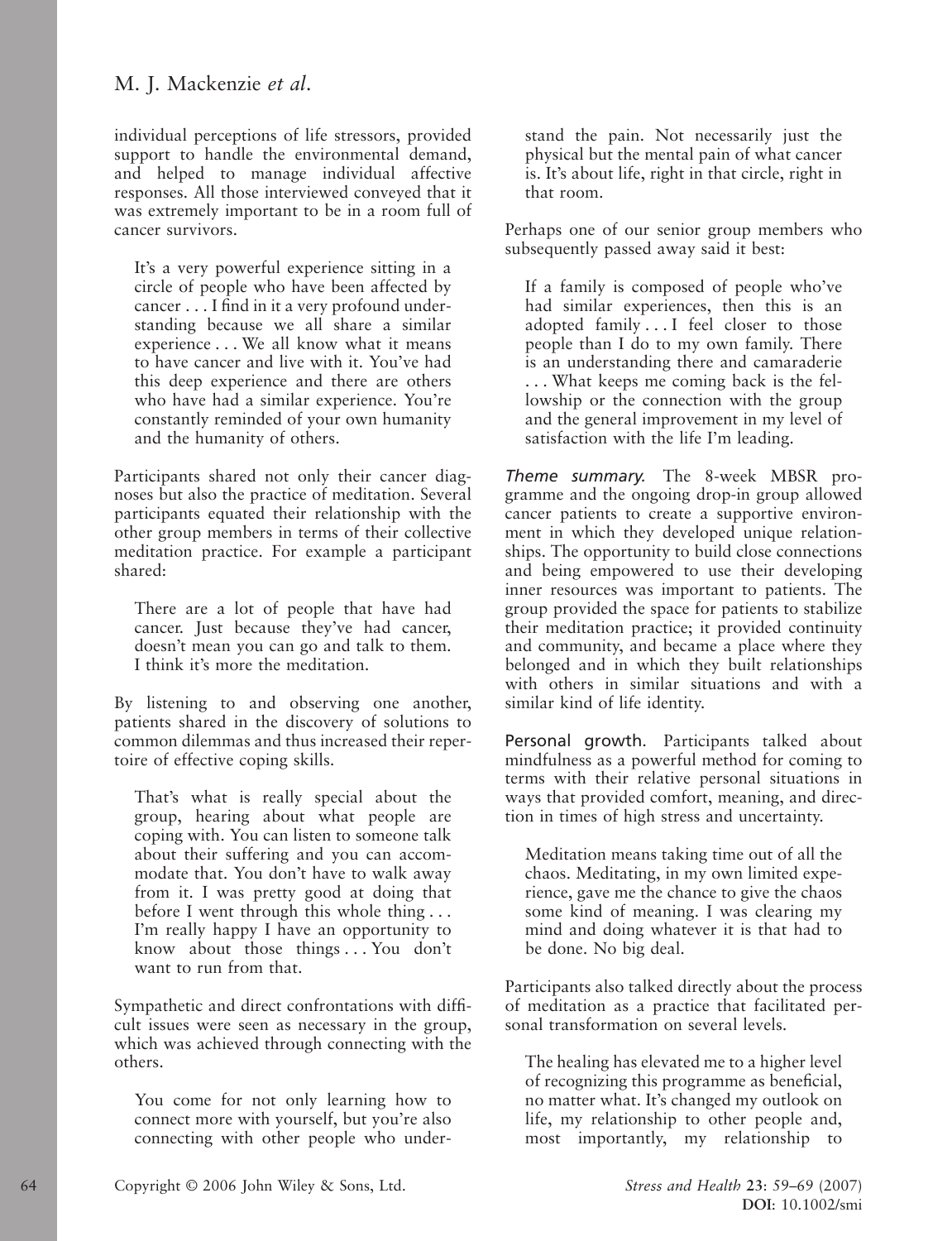myself. That's the one person I have to deal with every day.

The value of the actual practice and experience of meditation was emphasized.

The ideas actually have a physical embodiment. That's what is so powerful about this—you don't just read it. It's about how you take those ideas and actually do what you have to do. It's very simple what you have to do. You have to sit, you have to be quiet and you have to listen to your breathing. That is really beautifully simple.

Group members saw that any situation, even cancer, can become one's teacher. Participants manage to significantly transform the meaning of their cancer illness. One participant described making this transformation in viewing her cancer as a motivating force:

The way I look at cancer is that once you get through the awfulness it's a very powerful motivator to live your life. I'm grateful I can come up here and be reminded of that.

The extent of personal growth and transformation was further illustrated by the degree of centrality of the cancer experience—in some cases cancer became an event rather than the defining characteristic of the patient.

I'm not feeling my cancer is growing, it's becoming less and less. It's secondary. I'm on this other pathway. I'm looking at the positive aspects of becoming healthier, maybe even healthier than I was before.

*Theme summary.* By practicing meditation and yoga, participants identified great gains in their personal growth. In the group and during practice, patients cultivated relationships within themselves in which they built and nurtured their inner lives. Participants discussed shifting from a negative to positive attitude and beginning to see cancer as a motivating force to make a difference in the way they relate to both themselves and others. In the group and during practice, patients cultivated relationships within themselves in which they built and nurtured their inner lives.

Spirituality. Spirituality did emerge as an important theme for group members even though the focus of the MBSR group was secular, and spirituality was not specifically discussed or its development explicitly encouraged. This lack of a specific religious focus especially resonated with one of our senior participants:

When you look at all these religions and philosophies there's an underlying common current among all of them. The biggest problem with the world is that they're concentrating on each others' differences instead of their common ground.

Despite its non-doctrinal stance, for some of the participants, their meditation practice began to meld with their other spiritual and religious practices, particularly prayer:

Doing meditation brought me more into the spiritual. A lot of times I'll do meditation and then I'll do a prayer after that or before, one of the two. I kind of link the two together. The mindfulness and meditation brought me back more into the spiritual part of it.

One participant described how meditation had become, for her, a type of 'self-prayer':

I know there is the power of prayer and its evidence. If I can take that word prayer and say meditation is a form of self-prayer. It's spending time with myself, not looking outside but looking within.

Finally, some participants indicated their growing spirituality was not necessarily something they had sought or expected from the meditation practice:

Whenever I find that I'm really bogged down I go and I meditate. I've become a lot more spiritual. It's quite funny.

Participants often came to feel grateful for all they have and what the practice has given them. One group member asked:

How did I make a switch from being negative to positive in dealing with cancer? It was gratitude.

*Theme summary.* Although spirituality is not explicitly discussed as a theme in the MBSR programme, the practices of MBSR may support spiritual growth, as attested by these participants.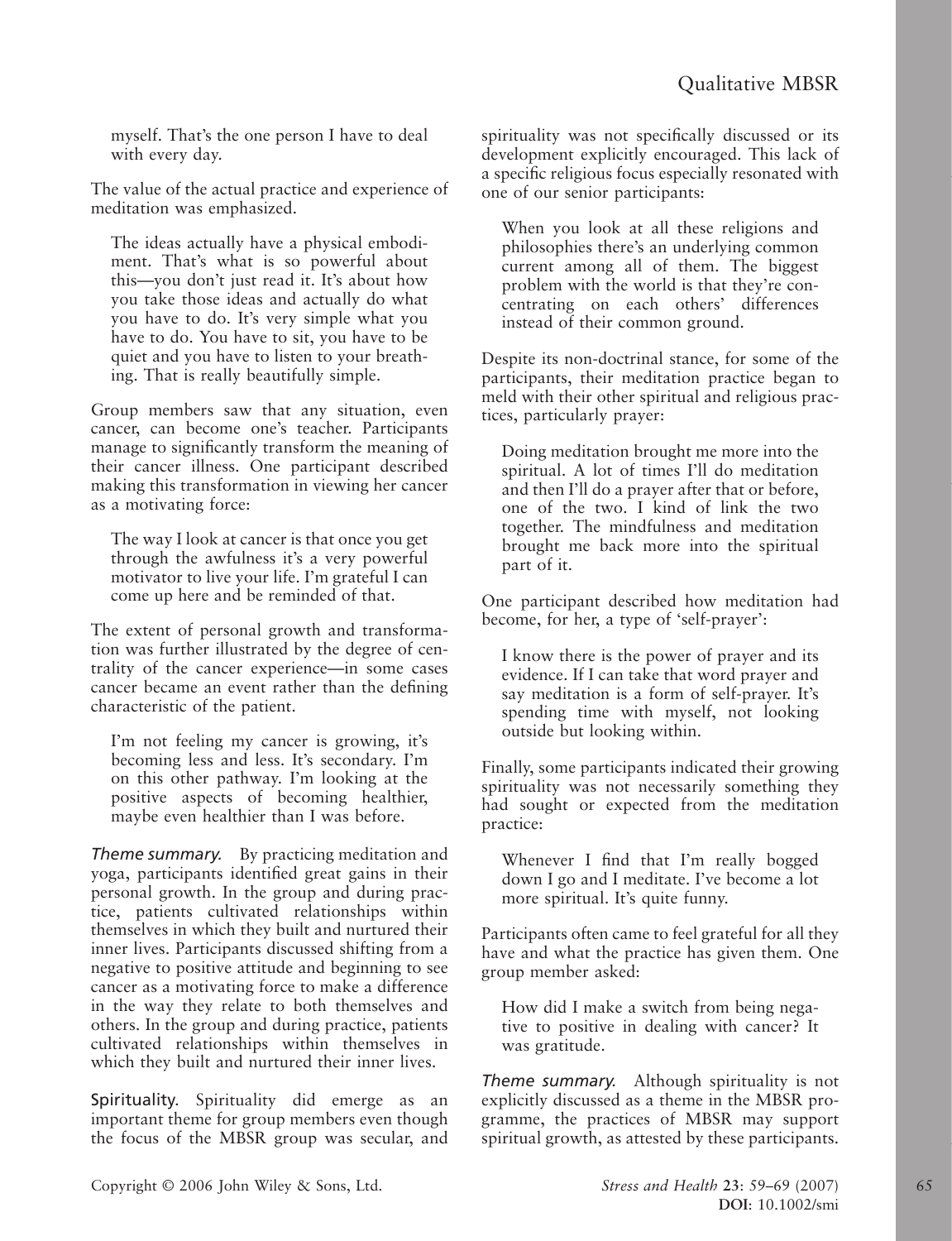The development of an ability to identify and appreciate spiritual resources and tools that were not previously considered further enhanced personal growth. The secular stance of the programme may provide a welcome venue to explore spirituality in an unthreatening way.

### *Theory building*

The general theory that emerged from these interviews posits five common aspects of MBSR programme participation, as detailed earlier: (1) opening to change; (2) self-control; (3) shared experience; (4) personal growth; (5) spirituality. In broad terms, the initial participation in the 8 week programme is only the beginning of a shift in orientation that begins the growth process. The MBSR programme helps to meet their needs for understanding they are not alone in their journey, teaches concrete tools for self-control, and introduces ways to perceive the world they may not have previously considered. This results in benefits such as reduced stress symptoms and lower levels of mood disturbance. As practice progresses in the drop-in group, social support deepens as relationships are further developed, and people begin to exercise more diffuse selfcontrol across a wider variety of life circumstances. Underlying this process is a theme of personal growth. With this comes the further development of positive qualities, beyond the symptom reduction documented over the course of the initial programme. A growing spirituality of feeling increasingly interconnected with others is part of this personal growth. Qualities of gratitude, compassion and equanimity may be the ultimate culmination of practice. Although this theory of the development of mindfulness practice is stated in linear terms, all of these processes likely occur simultaneously to varying degrees. Accordingly, the emphasis or importance of different aspects may oscillate depending on the life circumstances of each individual.

#### **Discussion**

Through the process of qualitative inquiry, a theory emerged, describing the process by which the participants in an ongoing MBSR drop-in group have integrated mindfulness practice into their lives as cancer survivors. Although specific to these individuals, many commonalities with other theories of mindfulness and its mechanisms of action are apparent. The MBSR programme as described by Kabat-Zinn seeks to facilitate patients' increased awareness of their propensity to analyse, evaluate and project into the future. This allows patients to see their life situations more clearly and to influence the level of stress associated with their habitual reactions in difficult situations (Kabat-Zinn, 1990). The participants endorsed this approach, as they described the effects of embracing this model of mindfulness on their lives.

The first theme 'opening to change' is reflected in the initial decision of patients to pursue mediation as a complementary therapy for coping with cancer. Through mindfulness practices they began to see how they habitually responded to stressors and could choose to change those patterns that were no longer helpful. A recent model of mindfulness mechanisms proposed by Shapiro et al. (2006) describes the central shift that occurs in meditation practice as one of 'reperceiving': being able to see things from a completely different perspective for the first time. Our participants' description of opening to a new way of understanding their experience through mindfulness has similarities to this idea of reperceiving.

The second theme identified by participants, 'self-control' is a crucial mechanism which may contribute to the changes in psychological and physical health found in MBSR interventions (Shapiro, 1998). The idea of self-control also fits with the Shapiro et al. (2006) model, which posits self-regulation as a mechanism that results from engaging in the process of reperceiving. This directly relates to the participants' experience of being able to see one's options and reactions and then choosing to respond in the more beneficial ways.

The third theme identified, 'shared experience', is also emphasized in the literature. Previous research indicates sharing a similar diagnosis creates a sense of community that alleviates the deep sense of isolation so commonly experienced by patients with cancer (Spiegel, Bloom, & Yalom, 1981). The most effective group strategies involve accepting cancer as a diagnosis and facing the problems related to cancer directly (Nezu et al., 1999). These factors were very important to our participants and the sense of community was often what kept them coming week after week. There was also a sense of shared meditation practice and a shared path, intermingled with sharing of the cancer journey, which added to the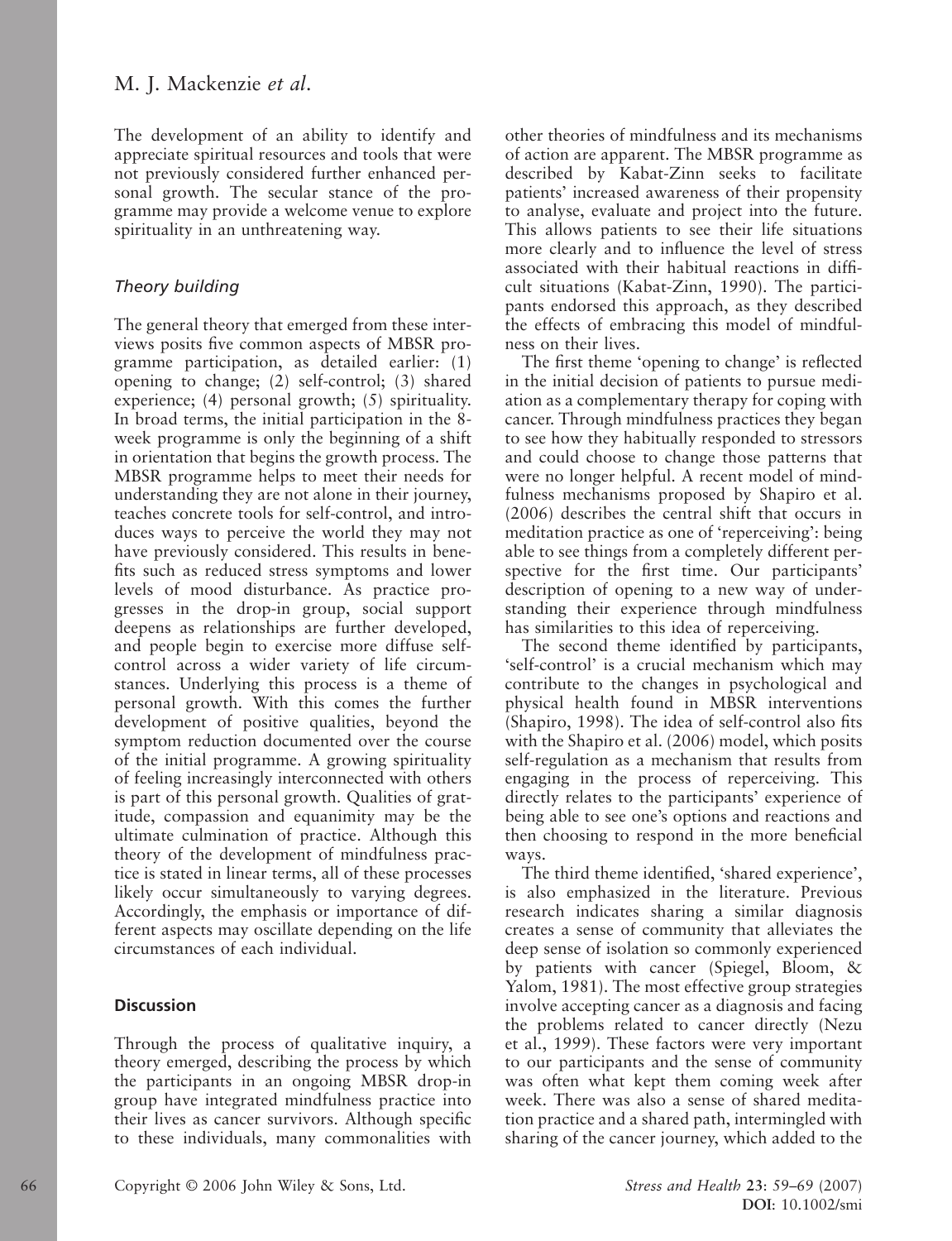benefit of social support alone. The process of group members sharing experiences and developing group cohesion is similar to that described by other authors in respect to supportive expressive group therapy (Spiegel, 2001). This is interesting since the format of the MBSR groups is primarily experiential, with relatively little time devoted to talking and sharing.

The fourth theme, 'personal growth', has also been discussed in the literature. Bonadonna (2003) suggests that meditation may be a practice that facilitates growth, thereby enhancing health. This inward orientation toward one's experience can be extremely valuable in charting a course of action (Kabat-Zinn, Massion, Hebert, & Rosenbaum, 1998). The participants in this study were able to see their illness in a different light, transforming the very meaning of illness through the identification of some positive benefits, instead of entirely negative consequences, a process documented in the literature as benefit-finding, or posttraumatic growth (Cordova & Andrykowski, 2003; Kabat-Zinn et al., 1998; Thornton, 2002). Responding mindfully to change and loss makes a difference in the perception of stressful events, such that having cancer can become simply an event rather than the defining characteristic of the patient (Coker, 1999).

In terms of findings on the theme 'spirituality', definitions often include dimensions such as making meaning of life, faith, purpose, and connection with others and a higher power (Kroepfer, 2000; Mytko & Knight, 1999). Other research has shown MBSR participants often report an increase in the compassion they feel for themselves and greater empathy for others (Shapiro, 1998). MBSR programme graduates also demonstrate increases in both affiliative trust, defined as a sense of basic trust, openness and caring; and oneness motivation, which is a positive sense of feeling connected to something larger than oneself (Roth & Stanley, 2002). Despite the programme's secular stance, the development of spirituality may be an inevitable outcome of the practice, as one becomes aware of the intricate interconnections among themselves, other individuals and eventually all aspects of nature through direct experience.

# **Conclusions**

This study is not without limitations. Inherent in the qualitative methodology, findings cannot be generalized beyond this group of informants, who are unique in terms of their personal history, geographic and social backgrounds, cancer type, severity, time living with cancer and treatment history, education, ethnicity and age. This study is one of possibility, rather than probability. It can generate hypotheses about some of the ways mindfulness can potentially affect individuals who choose to pursue it with the degree of vigour that these participants have. They are a unique group in that not only did they complete the 8 week programme, they have been attending weekly practice groups consistently for a number of years. The benefits of practice elucidated by these participants may not be attainable by the majority of cancer patients or even the majority of MBSR participants, but they are certainly possible and consistent with MBSR theory and the suggested mechanisms of action.

In this capacity, any effective clinical approach in behavioural medicine must engage the active participation of the client to use and develop his or her full range of internal resources (Salmon, Santorelli, & Kabat-Zinn, 1998). MBSR researchers should continue to make a commitment to recording and confirming the stories of programme participants. As one of the senior members said:

You don't realize how beneficial it is to be able to talk about your experience. Being able to tell my story and have somebody who will listen.

Taking the opportunity to explore patients' lived experience of meditation and how they have integrated the practices into their lives provides useful information that strongly suggests future directions for research (Brennan & Stevens, 1998). The richness of this data provided a source from which questions and theories can emerge concerning the self-perceived experiences of those who practice meditation in conjunction with mainstream cancer treatments (Brennan & Stevens, 1998). As stated by a founding group member who died following the data collection phase of this study<sup>1</sup>:

I'm a much happier person than I ever thought I could be with the disease . . . the

<sup>1</sup>This paper is dedicated to the memory of Edward Schwarz (1932–2004) and Carol Lowery (1934–2005).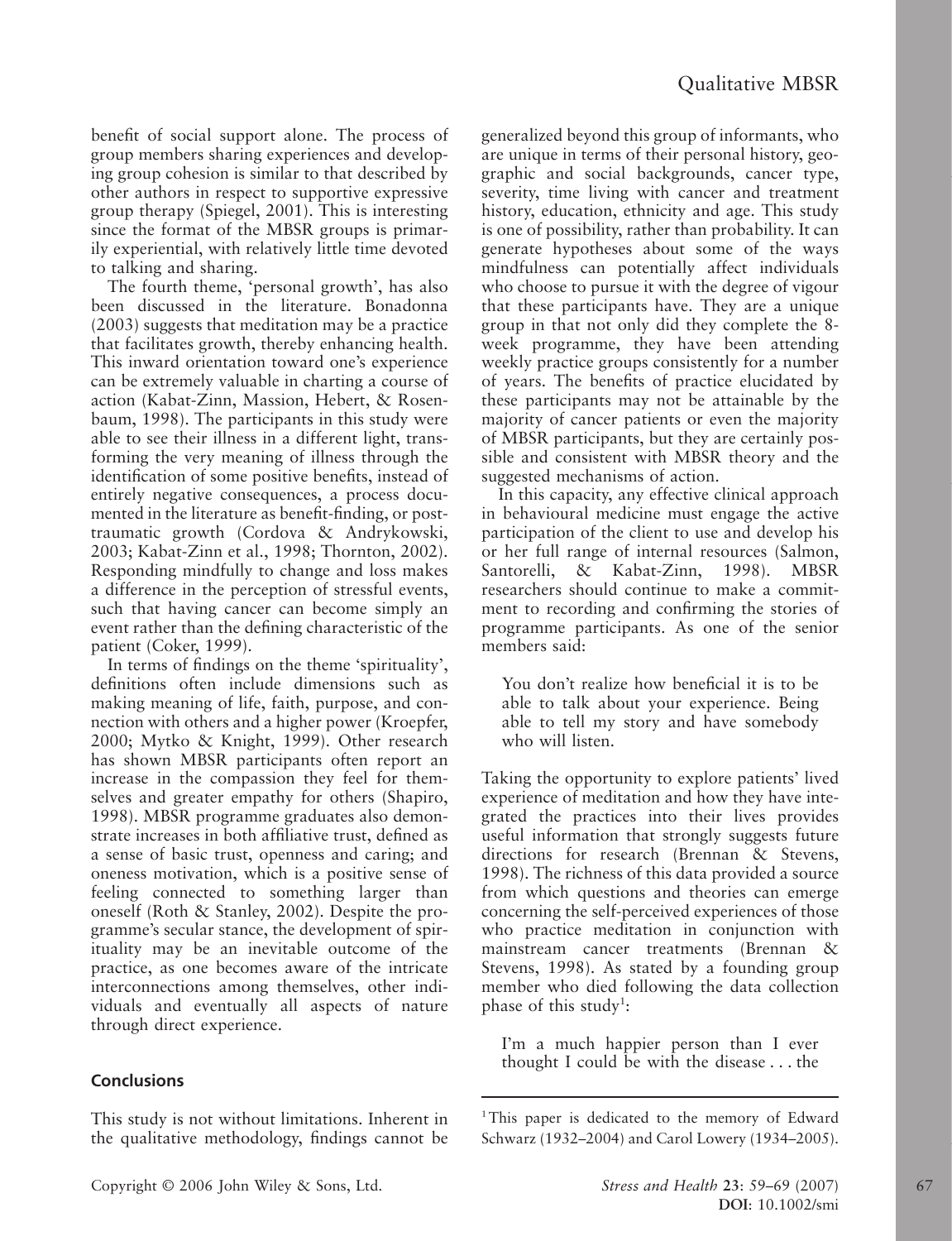programme has really transformed my life—I've got a much better life for it.

#### **Acknowledgements**

Dr Linda Carlson is supported by a Canadian Institutes of Health New Investigator Award. This project was partially funded by a grant to Dr Carlson and Michael Mackenzie from the Calgary Health Region Adult Research Committee. The authors would like to thank all the interviewees and acknowledge their continued practice of meditative arts as a way of optimizing both their individual and collective healing. They are truly the teachers among us.

#### **References**

- Baer, R.A. (2003). Mindfulness training as clinical intervention: A conceptual and empirical review. *Clinical Psychology: Science and Practice*, *10*, 125–143.
- Bishop, S.R. (2002). What do we really know about mindfulness-based stress reduction? *Psychosomatic Medicine*, *64*, 71–83.
- Bonadonna, R. (2003). Meditation's impact on chronic illness. *Holistic Nursing Practice*, *17*, 309–319.
- Brennan, C., & Stevens, J. (1998). A grounded theory approach towards understanding the self perceived effects of meditation on people being treated for cancer. *The Australian Journal of Holistic Nursing*, *5*, 20–26.
- Carlson, L.E., & Garland, S. (2005). Impact of mindfulnessbased stress reduction (MBSR) on sleep quality in cancer patients. *International Journal of Behavioural Medicine*, *12*, 278–285.
- Carlson, L.E., Speca, M., Patel, K.D., & Goodey, E. (2003). Mindfulness-based stress reduction in relation to quality of life, mood, symptoms of stress, and immune parameters in breast and prostate cancer outpatients. *Psychosomatic Medicine*, *65*, 571–581.
- Carlson, L.E., Speca, M., Patel, K.D., & Goodey, E. (2004). Mindfulness-based stress reduction in relation to quality of life, mood, symptoms of stress and levels of cortisol, dehydroepiandrosterone sulfate (DHEAS) and melatonin in breast and prostate cancer outpatients. *Psychoneuroendocrinology*, *29*, 448–474.
- Carlson, L.E., Ursuliak, Z., Goodey, E., Angen, M., & Speca, M. (2001). The effects of a mindfulness meditation based stress reduction program on mood and symptoms of stress in cancer outpatients: Six month follow-up. *Supportive Care in Cancer*, *9*, 112–123.
- Carlson, L.E., Angen, M., Cullum, J., Goodey, E., Koopmans, J., Lamont, L., et al. (2004). High levels of untreated distress and fatigue in cancer patients. *British Journal of Cancer*, *90*, 2297–2304.
- Charmaz, K. (2000). Grounded theory: Objectivist and constructivism methods. In *Handbook of qualitative research* (pp. 509–535). Thousand Oaks, CA: Sage Publications.
- Coker, K.H. (1999). Meditation and prostate cancer: Integrating a mind/body intervention with traditional therapies. *Seminars in Urologic Oncology*, *17*, 111–118.
- Cordova, M.J., & Andrykowski, M.A. (2003). Responses to cancer diagnosis and treatment: Posttraumatic stress and

posttraumatic growth. *Seminars in Clinical Neuropsychiatry*, *8*, 286–296.

- Creswell, J.W. (1998). *Qualitative inquiry and research design: Choosing among five traditions*. Thousand Oaks, CA: Sage Publications.
- Glaser, B. (1992). *Basics of grounded theory analysis*. Mill Valley, CA: Sociology Press.
- Grossman, P., Niemann, L., Schmidt, S., & Walach, H. (2004). Mindfulness-based stress reduction and health benefits. A meta-analysis. *Journal of Psychosomatic Research*, *57*, 35–43.
- Guba, E., & Lincoln, Y. (1988). Do inquiry paradigms imply inquiry methodologies? In D.M. Fetterman (Ed.), *Qualitative approaches to evaluation in education* (pp. 89–115). New York: Praeger.
- Hilsden, R.J., & Verhoef, M.J. (1999). Complementary therapies: Evaluating their effectiveness in cancer. *Patient Education and Counseling*, *38*, 101–108.
- Hoffart, N. (1991). A member check procedure to enhance rigor in naturalistic research. *Western Journal of Nursing Research*, *13*, 522–534.
- Kabat-Zinn, J. (1990). *Full catastrophe living: Using the wisdom of your body and mind to face stress, pain and illness*. New York: Delacourt.
- Kabat-Zinn, J., Massion, A.O., Hebert, J.R., & Rosenbaum, E. (1998). Meditation. In J.F. Holland (Ed.), *Psychooncology* (pp. 767–779). New York: Oxford University Press.
- Kroepfer, R. (2000). Drawing on the spirit: Embracing spirituality in pediatrics and pediatric art therapy. *Art Therapy: Journal of the American Art Therapy Association*, *17*, 188–194.
- Mertens, D.M. (1998). *Research methods in education and psychology: Integrating diversity with quantitative and qualitative approaches*. New York: Sage Publications.
- Mytko, J.J., & Knight, S.J. (1999). Body, mind and spirit: Towards the integration of religiosity and spirituality in cancer quality of life research. *Psycho-oncology*, *8*, 439–450.
- Nezu, C.M., Nezu, A.M., Friedman, S.H., Houts, P.S., Delli-Carpini, L.A., Bildner, C., et al. (1999). Cancer and psychological distress: Two investigations regarding the role of social problem-solving. *Journal of Psychosocial Oncology*, *16*, 27–40.
- QSR International (2002). QSR N6 [Computer software]. Melbourne: QSR International Pty Ltd.
- Reibel, D.K., Greeson, J.M., Brainard, G.C., & Rosenzweig, S. (2001). Mindfulness-based stress reduction and healthrelated quality of life in a heterogeneous patient population. *General Hospital Psychiatry*, *23*, 183–192.
- Roth, B., & Stanley, T.W. (2002). Mindfulness-based stress reduction and healthcare utilization in the inner city: Preliminary findings. *Alternative Therapies in Health and Medicine*, *8*, 60–66.
- Salmon, P.G., Santorelli, S.F., & Kabat-Zinn, J. (1998). Intervention elements promoting adherence to mindfulnessbased stress reduction programs in the clinical behavioral medicine setting. In S.A. Shumacher, E.B. Schron, J.K. Ockene, & W.L. McBee (Eds), *Handbook of health behaviour change* (2nd ed., pp. 239–266). Berlin: Springer.
- Shapiro, S.L. (1998). Effects of mindfulness-based stress reduction on medical and premedical students. *Journal of Behavioral Medicine*, *21*, 581–599.
- Shapiro, S.L., Carlson, L.E., Astin, J.A., & Freedman, B. (2006). Mechanisms of mindfulness. *Journal of Clinical Psychology*, *62*, 373–386.
- Speca, M., Carlson, L.E., Goodey, E., & Angen, M. (2000). A randomized, wait-list controlled clinical trial: The effect